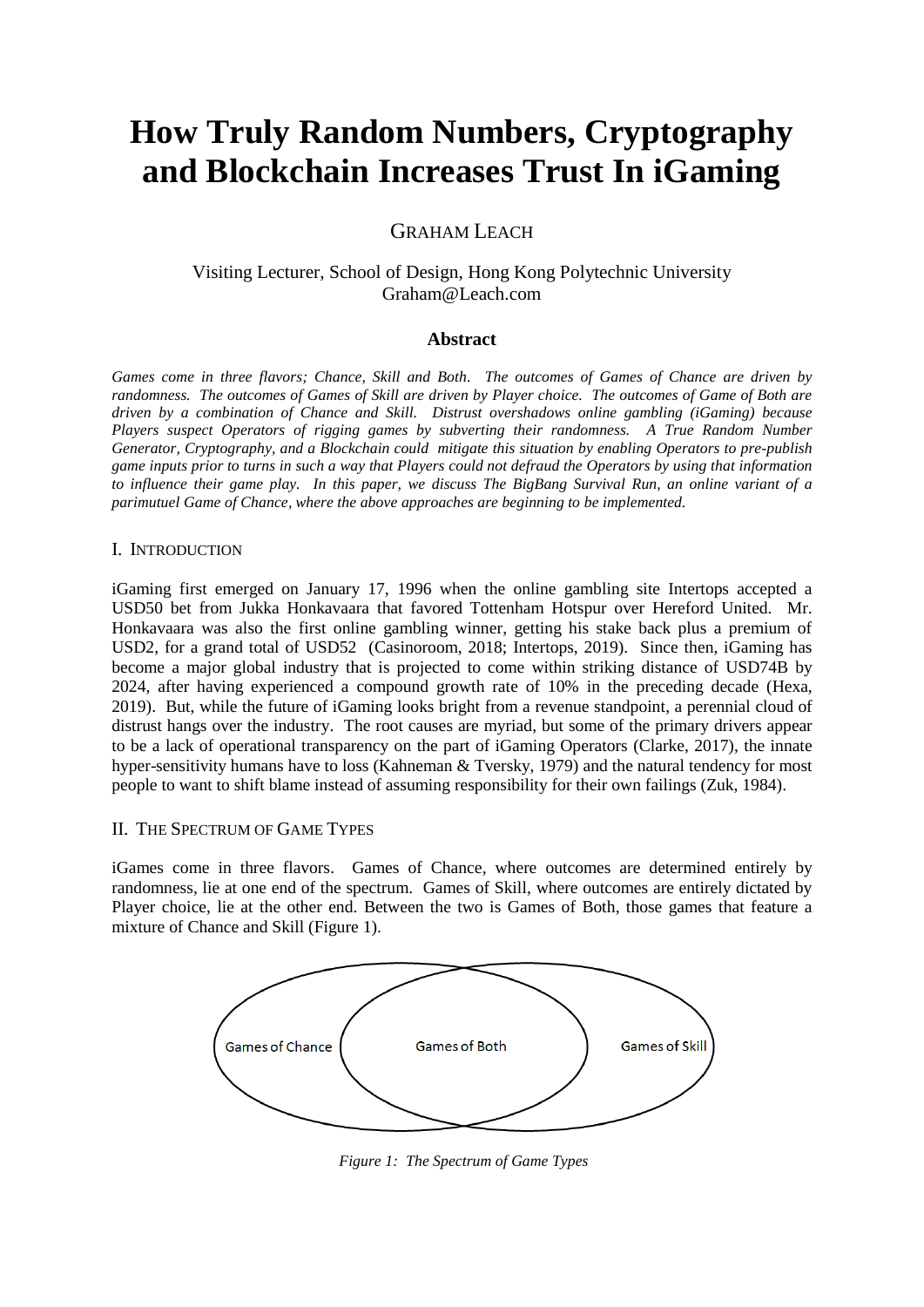### III. GAME TYPE EXAMPLES

The following archetypes may help to further illustrate the differences between these types of games:

- The archetypical Game of Chance is "heads or tails", a coin-flipping game entirely dependent on randomness, where the outcome of any given turn cannot be influenced by any future turn, nor any of its prior turns, rendering it independent of Player choice.
- The archetypical Game of Skill is Chess, where each move encapsulates all of the information of each prior move, and which is in turn embeds all game information in the next move, making the game outcome dependent on Player choice and independent of randomness.
- There is no archetypical Game of Both because the Chance to Skill ratio varies so widely between examples of this type of game. Instead, it is presumed that any game featuring both Chance and Skill qualifies it as a Game of Both, a source of great confusion.

### IV. CONFUSION REGARDING GAMES OF BOTH

A vague definition isn't the only reason why Games of Both is such a confused arena - Politics figure in too. In 1982, Backgammon was defined as a Game of Skill by a court in the USA (GamesColony, 2019), despite its obvious dependency on randomness (it uses the roll of two dice to generate turndependent information). The reason why it was classified as a Game of Skill appears to be mercy. The prosecuting jurisdiction (Oregon) arrested a Backgammon Competition Organizer for holding an amateur weekend Backgammon tournament featured an event entry fee and cash prizes. The presiding judge, no doubt wishing to avoid convicting an artless Backgammon hobbyist of a felony, opted instead to reclassify Backgammon as a Game of Skill. This example shows that Games of Both are also plagued by cultural, social and political factors, further muddying already unclear waters.

#### V. WAGERING

iGaming is unabashedly about money. More specifically, it is about wagering money on a somehow uncertain outcome. Offering a rich universe of choice, iGaming offers a full gamut of game types (Chance, Skill, Both) in a huge amount of iterations and variations. For those who wish to play them, Games of Chance and Games of Both are fully represented. Even Games of Skill are accommodated in iGaming by way of an extremely comprehensive and sophisticated wagering ecosystem where bets may be placed on almost any event. This includes traditional scenarios such as races, boxing matches, and football games - but also exotic things like electoral results, weather, or even if a specific video gamer wins or loses a video game competition - a pursuit known as eSports (Takahashi, 2018).

# VI. LOSING

The main issue with people who place bets is that they usually lose. While most people understand that from an intellectual point of view, nobody enjoys the feeling of losing. This situation is further confounded by the fact that people are much more sensitive to losing than winning (Kahneman & Tversky, 1979), making the sting of loss even keener. Like anyone else who has failed, a punter who has just lost a wager is prone to seek an external reason for their failure other than bad decisionmaking powers. This helps them to explain away their loss and shift the responsibility for the negative outcome away, a very typical human response to failure (Zuk, 1984).

# VII. MUTUAL DISTRUST, ACCUSATIONS & ACTUAL CHEATING

Because the situation surrounding losing is already so fraught with psychological considerations, iGaming was bound to be overshadowed by distrust and suspicion on the part of Players, and a consequent adversarial relationship with Operators. Already pitted against each other by the dynamics of the ecosystem that they co-habitate, the situation is not improved when Operators fail to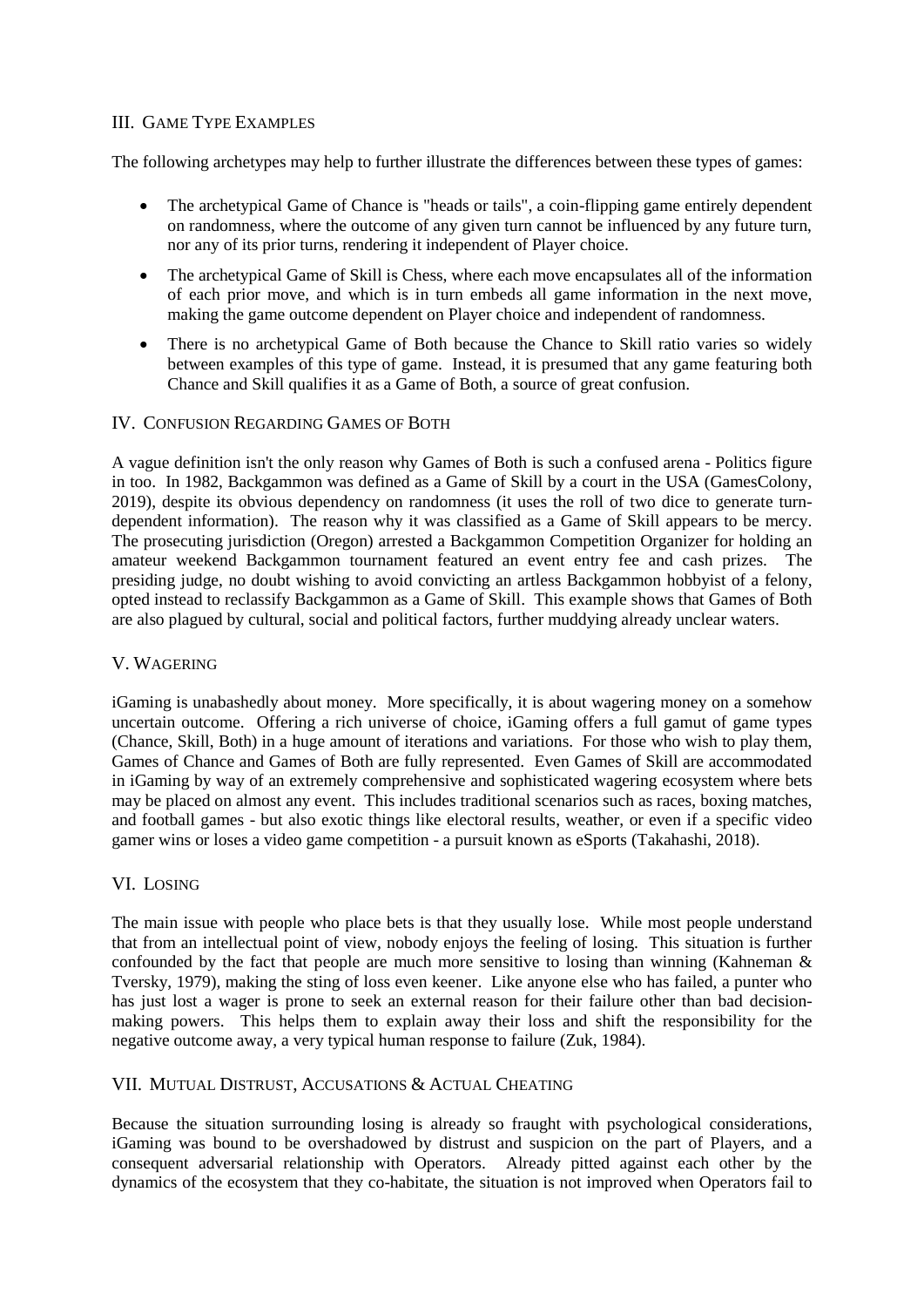be fully transparent about how the outcomes of their games are determined, particularly when putatively random numbers are driving those game outcomes. This has led to Players harboring nagging suspicions (or even voicing outright accusations) of Operators running "rigged" games whose randomness has been subverted (Cyborg PhotoshopVideos, 2017). Articles have been published featuring detailed explanations of how iGaming operators might go about cheating Players by subverting randomness (Stargame, 2018). iGaming-oriented chat boards teem with conflicting, often angry messages accusing a certain iGaming Operator, or even all iGaming Operators, to a certain degree of dishonesty when dealing with the randomness that both they and Players rely on to determine game outcomes (Casino Advisor, 2019).

#### VIII. TRUE RANDOM NUMBER GENERATORS

Random number generators falls into two broad categories: Pseudo-random and truly random. What distinguishes them is whether or not they are *deterministic*, which comes down to their input modality, or *seed*, along with the methodology by which that seed is manipulated. When it comes to pseudo-random number generators, a system-derived *seed* is typically used in conjunction with one of small number of accepted algorithms to generate something called a "relatively" random number (Singla, 2019). These numbers approach random, but are not truly random. True Random Number Generators, on the other hand, are generally specialized and hardware-oriented, and they use a wide variety of physical phenomena (Stipcevic, 2014) as a predicate for their outputs. True Random Number Generator hardware has been commoditized in recent years, and there now exists inexpensive dedicated integrated circuit True Random Number Generators costing less than USD5 on a unit volume basis (FDK, 2019) and even convenient USB stick format True Random Number Generators that can be purchased singly online for less than USD50 (BitBabbler, 2019; Moonbase-Otago, 2019).

### IX. CRYPTOGRAPHY

Cryptography is the practice and study of techniques that can be used to encode and transmit data in such a way that trusted parties may exchange information in circumstances where an unauthorized party may intercept those communication(s). Public Key Infrastructure (PKI), a subset of cryptography, utilizes a pair of keys (Public, Private) to sign, encrypt and decrypt information. Some aspects of PKI (encrypting information) can be a very computationally intensive process. Other aspects of PKI (validating information) is not that computationally intensive. One of the most useful applications of PKI is the *digital signature*, which can help to prove that a specific identity has created and signed the information in question, and in such a way that the receiver can validate that information in question has not been tampered with by a third party over space and/or time.

#### X. BLOCKCHAIN

Blockchain (or Distributed Ledger Technologies) is a computer-based means of storing information in a highly secure and reliable way by embedding information in a set of data structures known as *blocks* which are then logically sequenced to form a *chain*. Blockchain tend to be implemented in a decentralized fashion, meaning that parallel copies of the resulting data structure is distributed geographically, which can increase availability and in some cases, performance. Because distributed databases suffer from latency and concurrency issues, which can negatively affect reliability and accuracy, blockchain databases use a range of *consensus* models to enable a best-effort representation of current reality, or the *world state,* with as high a level of fidelity as possible. Finally, blockchain databases are typically *append-only* data structures, which means information may only be added to them, giving them the valuable property of being *immutable* in terms of the information that has been committed to them.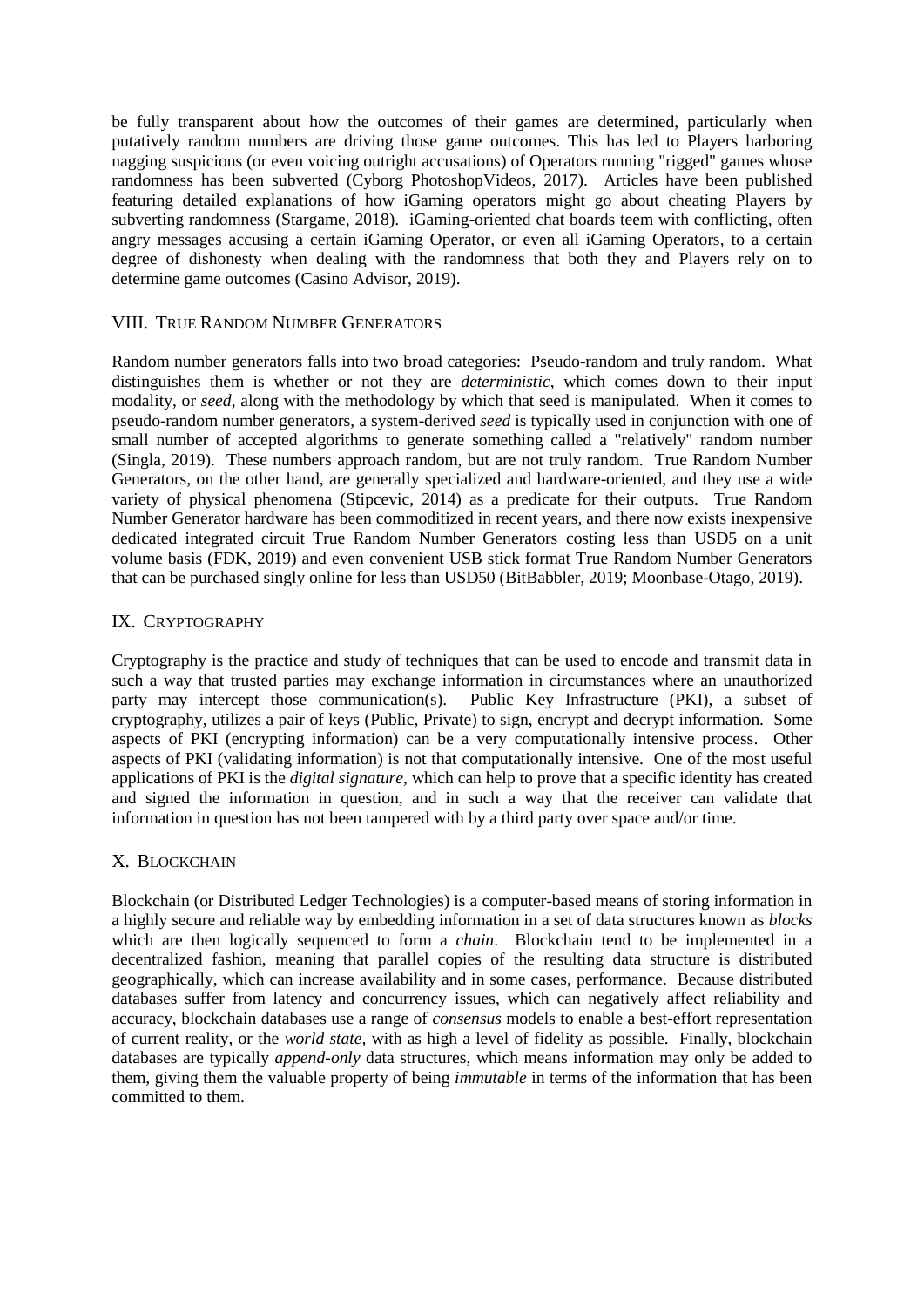### XI. A POSSIBLE TECHNOLOGICAL RESOLUTION TO MUTUAL DISTRUST.

iGaming Operators have started to recognize that they must address Player mistrust. One way they can do this is to develop and deploy iGaming systems that integrate True Random Number Generators, Cryptography and Blockchain to increase transparency. In an ideal scenario, an iGaming operator would generate a random number using a True Random Number Generator, digitally sign it using PKI and then commit that result to a blockchain before turn of a Game of Chance or Game of Both begins. One the turn has concluded, any Player with a suspicion that the Operator had cheated them could verify the random number used to determine the turn outcome by accessing a public, persistent, immutable, time-stamped Blockchain transaction that contains the digitally signed random number used.

# XII. APPLICATION: THE BIGBANG SURVIVAL RUN

The BigBang Survival Run is a variant of a *parimutuel game*, in which an arbitrary number of participants place a wager on a random event. With the BigBang Survival Run, a rocket ship traveling through space explodes once it has run out of fuel, but the amount of remaining fuel is unknown, making the time of the explosion impossible to predict. When the ship explodes, any passengers onboard are instantly killed. Those passengers who abandoned ship before the explosion survive and are rewarded, with those passengers who abandoned later receiving a larger reward.

#### XIII. BLOCKCHAIN-BASED TRANSACTIONS

The BigBang Survival Run stores turn outcome information as a transaction on a blockchain to facilitate Player verification. An example transaction address appears below:

#### **0xeaedec663efe5bd73778cc5e1c944afb78b8a3b9f38e66f5f918f90200032c60**

*Figure 2: Example BigBang Survival Run Blockchain Transaction Address*

#### XIV. TRANSACTION VERIFICATION

The BigBang Survival Run website features a convenient turn lookup feature, where the outcome of any turn may be retrieved by simply entering its transaction address. In the case of this turn, the ship traveled 2.079 units before it exploded, rewarding all players who left the ship prior to that event.



*Figure 3: BigBang Survival Run Website Transaction Lookup Feature*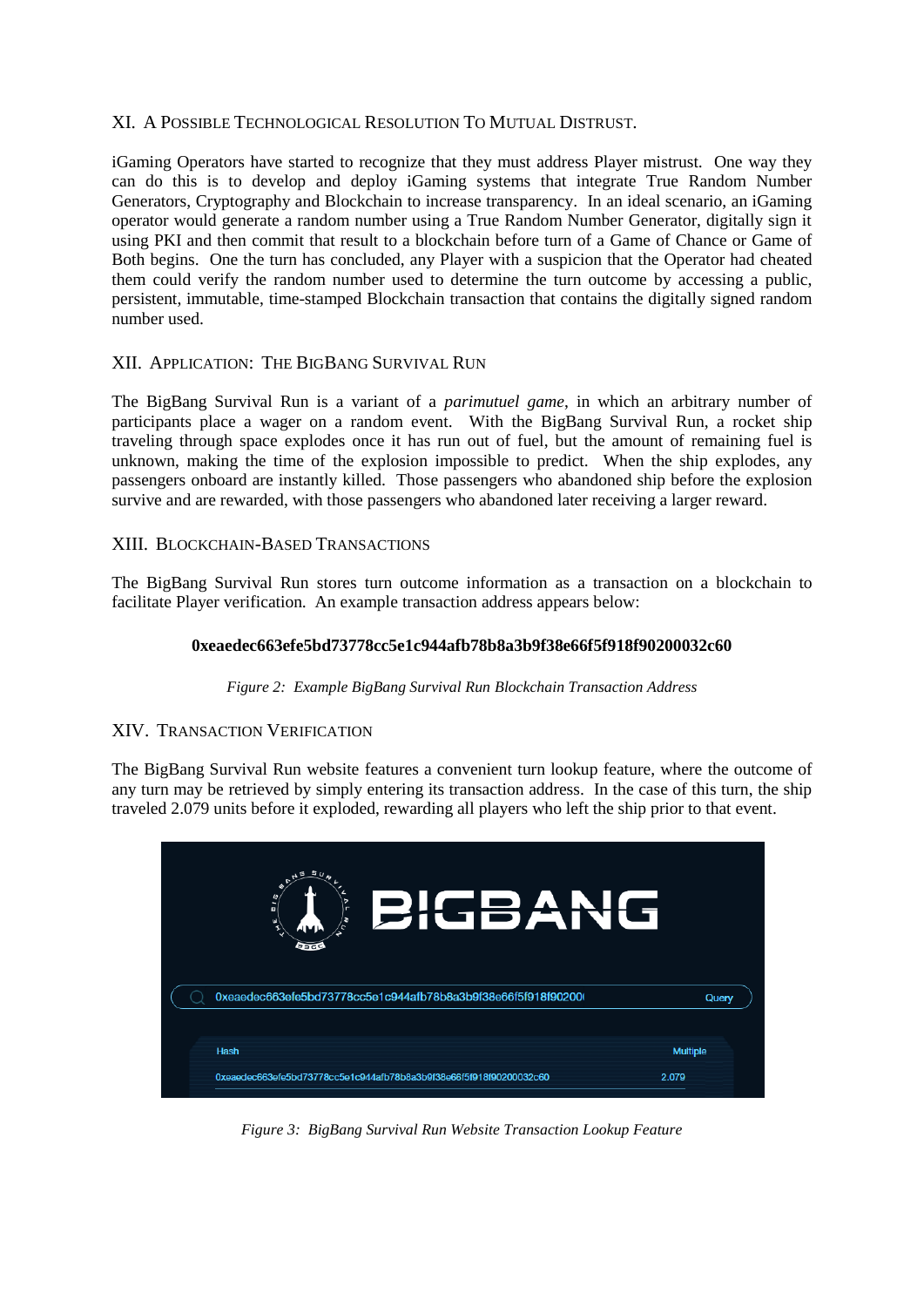#### XIII. CONCLUSIONS AND NEXT STEPS

Currently, The BigBang Survival Run features a single space-oriented game that logs only the outcome of any given turn. While this is a great start, the website could easily be extended to incorporate the mistrust-relieving measures that have been described in this paper.

Moreover, the possible universe of games that BigBang could deploy, via a synthesis of Truly Random Numbers, Cryptography and Blockchain, is truly vast. Each of these game categories holds literally millions of game variants - and the approach described in this paper could be equally applied to any them, neatly resolving the main issue that overshadows them all: The propensity of Players to seek for external reasons to blame their failures on others, which contributes to their mistrust of iGaming Operators. The approach described in this paper neatly addresses that issue, by equipping Players with a means to validate game inputs, rendering iGaming more transparent and verifiable in a way that is safe for both Players and Operators. This approach may also help to open the door to much wider adoption of iGaming by the general public, because - despite the persistent negative psychological and financial consequences of losing, Players will know it was due to "bad luck" rather than the possibility, however slight, that they may have somehow been cheated. This should enhance their perceived entertainment value, and heighten the iGaming entertainment experience.

#### XIV. ACKNOWLEDGEMENTS

I would like to thank BBGC for its gracious sponsorship of the Asia Pacific Blockchain Conference held in Singapore on June 01, 2019, where this paper was originally presented.